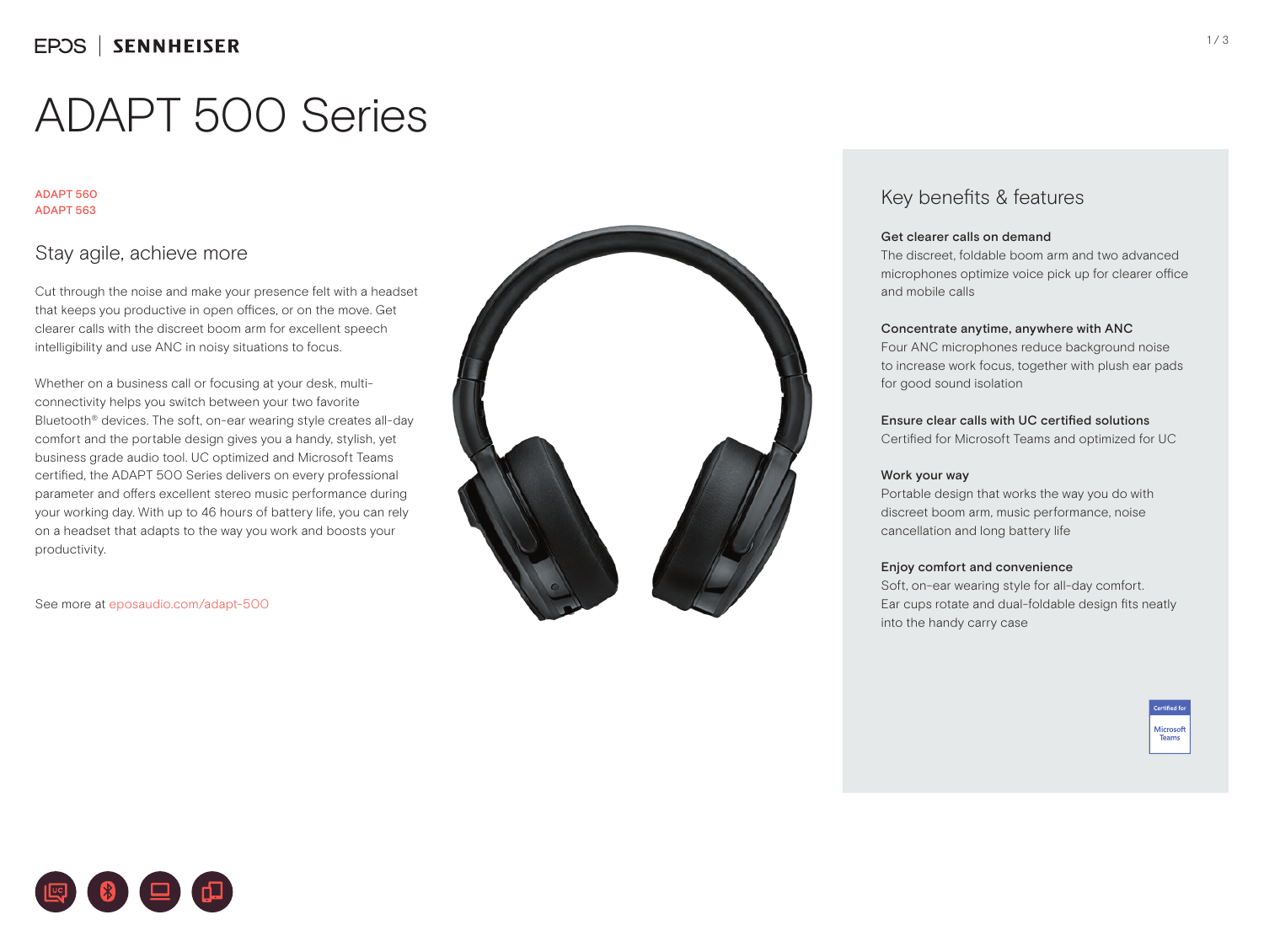## ADAPT 500 Series

Impedance 32 ohms

Total harmonic distortion (THD) <0.3%

## Product data

| General                       |                                            |  |
|-------------------------------|--------------------------------------------|--|
| Wearing style                 | On-ear, double-sided headband              |  |
| Headset weight                | 229 g / 8 oz                               |  |
| Transducer principle          | Dynamic, closed                            |  |
| Connectivity                  | Bluetooth 5.0,<br>USB cable with connector |  |
| Supported codecs              | SBC, AAC, USB-C, AptX™                     |  |
| Warranty                      | 2 years                                    |  |
|                               |                                            |  |
| Audio                         |                                            |  |
| Speaker frequency response    | 20 - 20,000 Hz                             |  |
| Microphone type               | 2 beamforming MEMS microphones             |  |
| Microphone frequency response | 100 - 10,000 Hz                            |  |

Sound pressure level (SPL) Limited by EPOS ActiveGard®: 108 dB (1 kHz/O dBFS)

Noise cancellation **Hybrid ANC technology with 4 microphones** 

| <b>Technical</b>    |                                                                                                                                                                        |  |
|---------------------|------------------------------------------------------------------------------------------------------------------------------------------------------------------------|--|
| Charging time       | 3 hours 40 minutes                                                                                                                                                     |  |
| Standby time        | Up to 81 days                                                                                                                                                          |  |
| Battery time        | Listening time: up to 46 hours (ANC off)<br>Listening time: up to 24 hours (ANC on)<br>Talking time: up to 41 hours (ANC off)<br>Talking time: up to 24 hours (ANC on) |  |
| Range               | Up to 25 m / 82 ft (device dependent)                                                                                                                                  |  |
| Voice prompts       | Yes (can be toggled off)                                                                                                                                               |  |
| Content of delivery |                                                                                                                                                                        |  |
| What's in the box   | ADAPT 560<br>ADAPT 560 headset, BTD 800 USB dongle,<br>USB cable with USB-C connector, carry case,                                                                     |  |

#### ADAPT 563

compliance sheet, safety guide

ADAPT 560 headset, USB cable with USB-C connector, compliance sheet, safety guide

#### **Software**

| EPOS Connect (Freeware) | Remote call control, firmware updates and settings:<br>eposaudio.com/software-epos-connect                     |
|-------------------------|----------------------------------------------------------------------------------------------------------------|
| EPOS Manager (Saas)     | Manage, update and configure your EPOS audio devices<br>from one location: eposaudio.com/software-epos-manager |